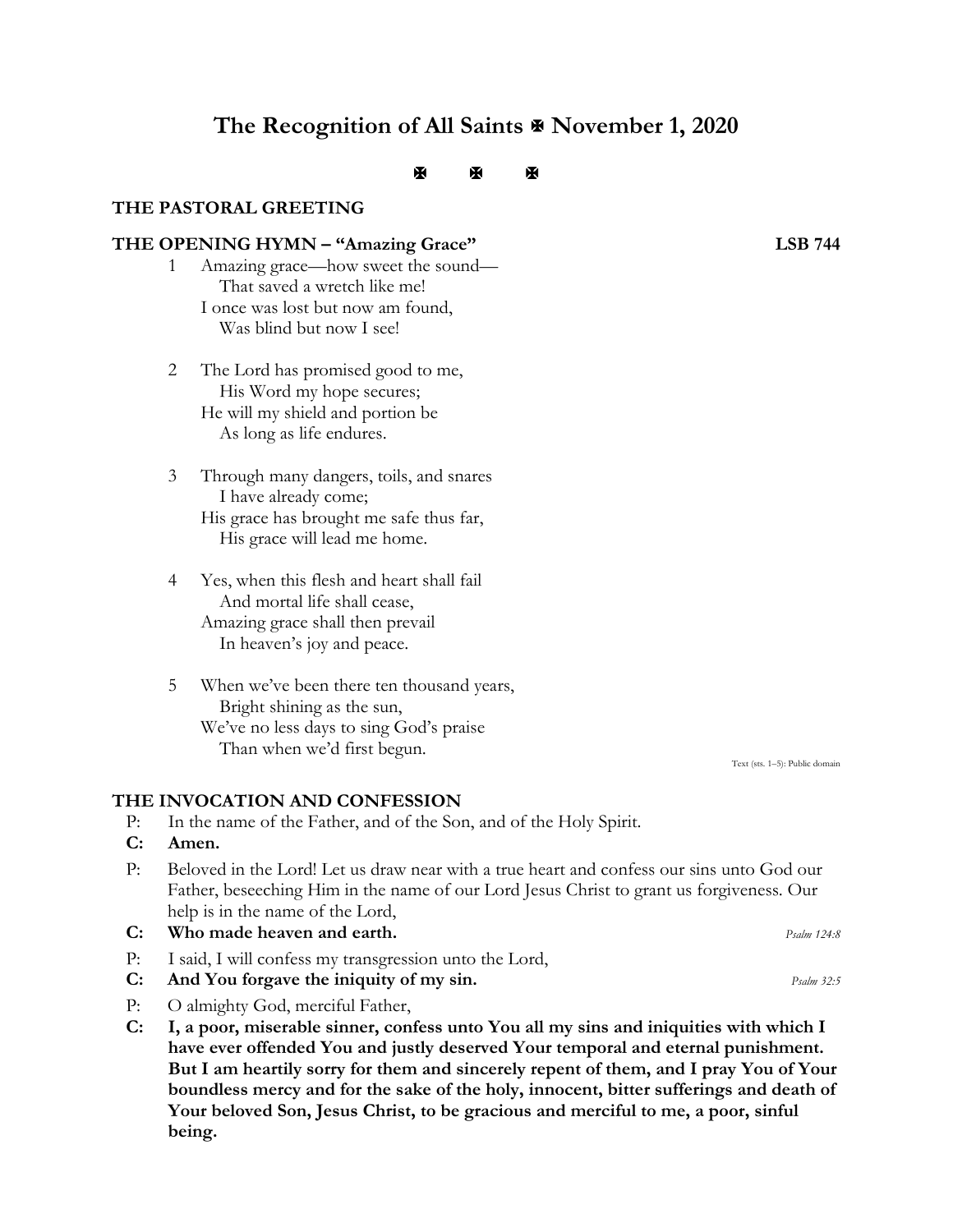- P: Upon this your confession, I, by virtue of my office, as a called and ordained servant of the Word, announce the grace of God unto all of you, and in the stead and by the command of my Lord Jesus Christ I forgive you all your sins in the name of the Father and of the Son and of the Holy Spirit.
- **C: Amen.**

# **THE COLLECT OF THE DAY**

- P: The Lord be with you.
- **C: And also with you.**
- P: Let us pray. Let us pray. Almighty God, you have knit your people together in one communion in the mystical body of your Son, Jesus Christ, our Lord. Grant us grace to follow your blessed saints in lives of faith and commitment, and to know the inexpressible joys you have prepared for those who love you, through Jesus Christ, our Savior and Lord, who lives and reigns with you and the Holy Spirit, one God, now and forever.
- **C: Amen.**

# **THE HYMN OF PRAISE – "This Is the Feast of Victory" LSB 155**

This is the feast of victory for our God. Alleluia, alleluia, alleluia.

- 1 Worthy is Christ, the Lamb who was slain, whose blood set us free to be people of God. This is the feast of victory for our God. Alleluia, alleluia, alleluia.
- 2 Power, riches, wisdom, and strength, and honor, blessing, and glory are His. This is the feast of victory for our God. Alleluia, alleluia, alleluia.
- 3 Sing with all the people of God, and join in the hymn of all creation: Blessing, honor, glory, and might be to God and the Lamb forever. Amen. This is the feast of victory for our God. Alleluia, alleluia, alleluia.
- 4 For the Lamb who was slain has begun His reign. Alleluia. This is the feast of victory for our God. Alleluia, alleluia, alleluia.

# **图 THE WORD 图**

#### **THE FIRST READING – Revelation 7:9-17, ESV**

*The Book of the Revelation is written to seven churches in western Asia Minor during a time of great oppression. Today's reading is a response to the question asked in chapter six: "Who is able to stand?" The writer gives the faithful the assurance of God's protection and a vision of victory.* 

 After this I looked, and behold, a great multitude that no one could number, from every nation, from all tribes and peoples and languages, standing before the throne and before the Lamb, clothed in white robes, with palm branches in their hands, and crying out with a loud voice, "Salvation belongs to our God who sits on the throne, and to the Lamb!" And all the angels were standing around the throne and around the elders and the four living creatures, and they fell on their faces before the throne and worshiped God, saying, "Amen! Blessing and glory and wisdom and thanksgiving and honor and power and might be to our God forever and ever! Amen."

 Then one of the elders addressed me, saying, "Who are these, clothed in white robes, and from where have they come?" I said to him, "Sir, you know." And he said to me, "These are the ones coming out of the great tribulation. They have washed their robes and made them white in the blood of the Lamb.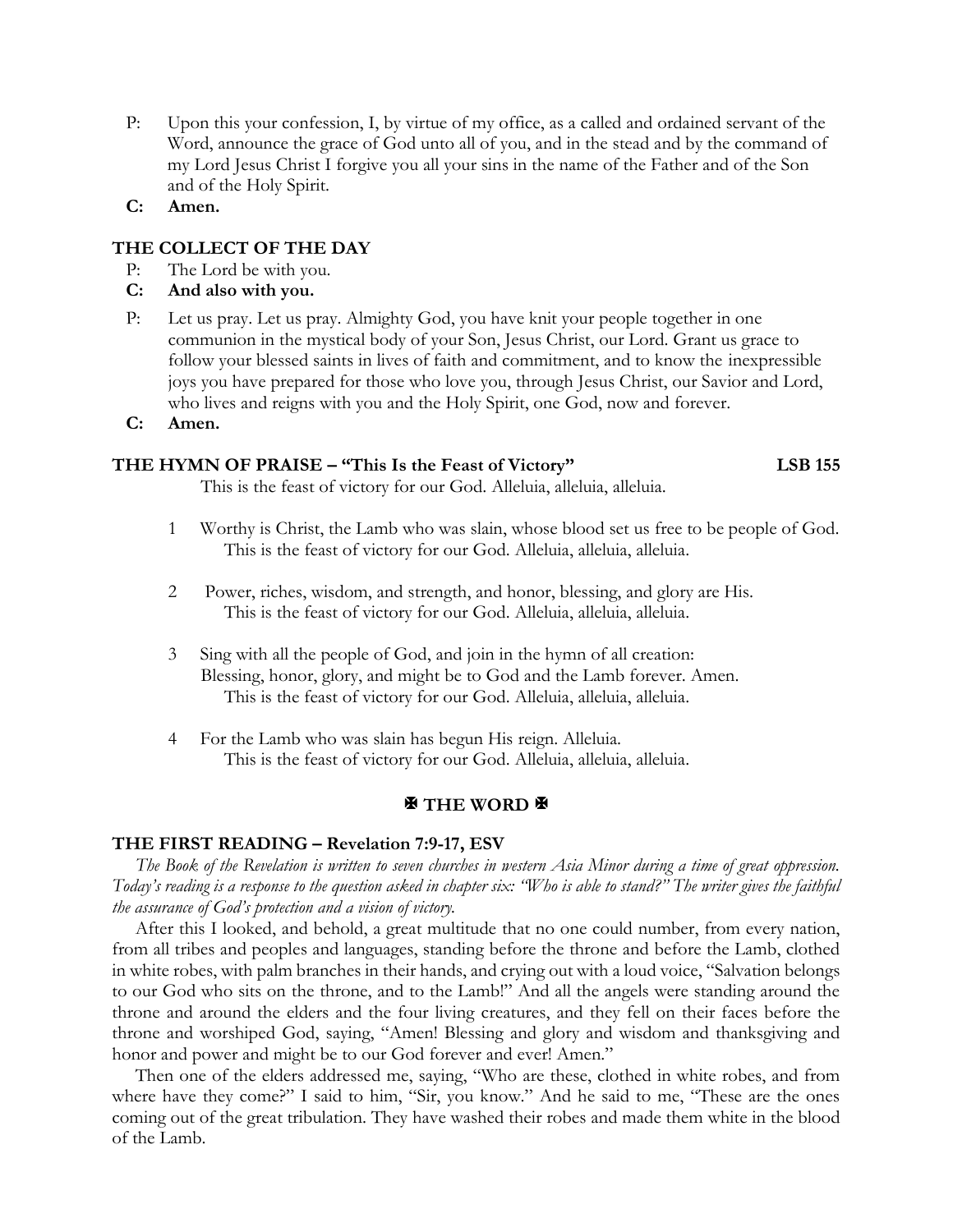"Therefore they are before the throne of God, and serve him day and night in his temple; and he who sits on the throne will shelter them with his presence. They shall hunger no more, neither thirst anymore; the sun shall not strike them, nor any scorching heat. For the Lamb in the midst of the throne will be their shepherd, and he will guide them to springs of living water, and God will wipe away every tear from their eyes."

P: This is the Word of the Lord.

# **C: Thanks be to God.**

#### **THE EPISTLE READING – 1 John 3:1-3, NIV**

 *A saint is one who has been set apart by God for God's purposes. God, out of divine love, set us apart to be the children of God. Our holy Hope is that we shall see God as God really is.* 

 See what great love the Father has lavished on us, that we should be called children of God! And that is what we are! The reason the world does not know us is that it did not know him. Dear friends, now we are children of God, and what we will be has not yet been made known. But we know that when Christ appears, we shall be like him, for we shall see him as he is. All who have this hope in him purify themselves, just as he is pure.

P: This is the Word of the Lord.

**C: Thanks be to God.**

| THE HYMN - "Thy Strong Word" |                                        | $(V_s, 3)$ | <b>LSB 578</b> |
|------------------------------|----------------------------------------|------------|----------------|
|                              | Thy strong Word bespeaks us righteous; |            |                |
|                              | Bright with Thine own holiness,        |            |                |
|                              | Glorious now, we press toward glory,   |            |                |
|                              | And our lives our hopes confess.       |            |                |
|                              | Alleluia, alleluia!                    |            |                |
|                              | Praise to Thee who light dost send!    |            |                |
|                              | Alleluia, alleluia!                    |            |                |
|                              | Alleluia without end!                  |            |                |
|                              |                                        |            |                |

Text: © 1969 Concordia Publishing House. Used by permission: LSB Hymn License no. 110001627

#### **THE HOLY GOSPEL READING – Matthew 5:1-12, NIV**

 Now when Jesus saw the crowds, he went up on a mountainside and sat down. His disciples came to him, and he began to teach them. He said: "Blessed are the poor in spirit, for theirs is the kingdom of heaven. Blessed are those who mourn, for they will be comforted. Blessed are the meek, for they will inherit the earth. Blessed are those who hunger and thirst for righteousness, for they will be filled. Blessed are the merciful, for they will be shown mercy. Blessed are the pure in heart, for they will see God. Blessed are the peacemakers, for they will be called children of God. Blessed are those who are persecuted because of righteousness, for theirs is the kingdom of heaven.

 "Blessed are you when people insult you, persecute you and falsely say all kinds of evil against you because of me. Rejoice and be glad, because great is your reward in heaven, for in the same way they persecuted the prophets who were before you."

P: This is the Gospel of the Lord.

**C: Praise to You, O Christ.**

#### **THE HYMN – "For All the Saints"** *(Vss. 1-6)* **LSB 677**

1 For all the saints who from their labors rest, Who Thee by faith before the world confessed, Thy name, O Jesus, be forever blest. Alleluia! Alleluia!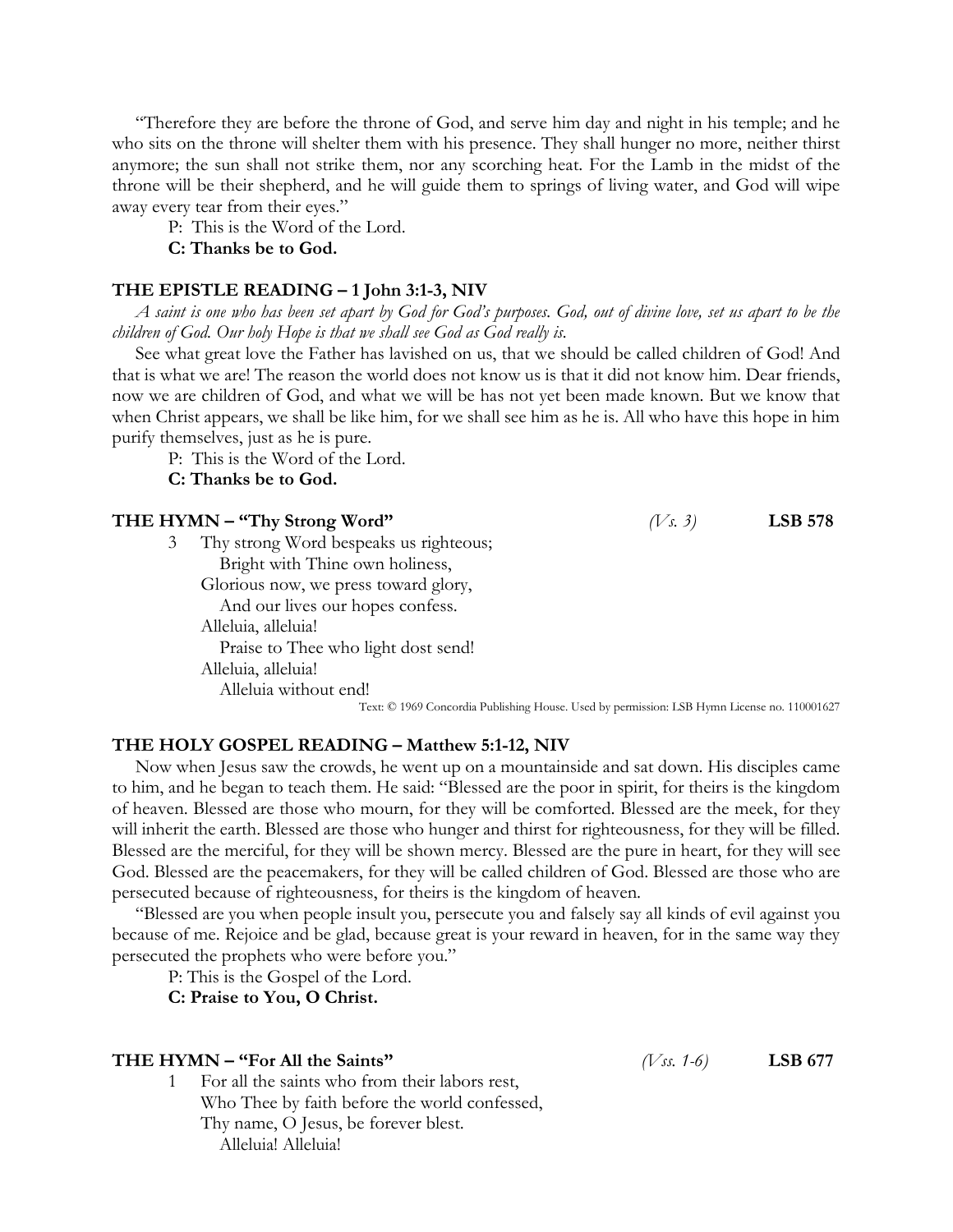- 2 Thou wast their rock, their fortress, and their might; Thou, Lord, their captain in the well-fought fight; Thou, in the darkness drear, their one true light. Alleluia! Alleluia!
- 3 Oh, may Thy soldiers, faithful, true, and bold, Fight as the saints who nobly fought of old And win with them the victor's crown of gold! Alleluia! Alleluia!
- 4 Oh, blest communion, fellowship divine! We feebly struggle, they in glory shine; Yet all are one in Thee, for all are Thine. Alleluia! Alleluia!
- 5 And when the fight is fierce, the warfare long, Steals on the ear the distant triumph song, And hearts are brave again, and arms are strong. Alleluia! Alleluia!
- 6 The golden evening brightens in the west; Soon, soon to faithful warriors cometh rest; Sweet is the calm of paradise the blest. Alleluia! Alleluia!

# **THE MESSAGE**

# **THE RESPONSE**

# **THE HYMN – "For All the Saints"** *(Vss. 7-8)* **LSB 677**

- 7 But, lo, there breaks a yet more glorious day: The saints triumphant rise in bright array; The King of Glory passes on His way. Alleluia! Alleluia!
- 8 From earth's wide bounds, from ocean's farthest coast, Through gates of pearl streams in the countless host, Singing to Father, Son, and Holy Ghost: Alleluia! Alleluia!

Text: Public domain

#### **THE APOSTLES' CREED**

**I believe in God, the Father Almighty, maker of heaven and earth.**

**And in Jesus Christ, his only Son, our Lord, who was conceived by the Holy Spirit, born of the virgin Mary, suffered under Pontius Pilate, was crucified, died, and was buried. He descended into hell. The third day he rose again from the dead. He ascended into heaven and sits at the right hand of God the Father Almighty. From thence he will come to judge the living and the dead.** 

**I believe in the Holy Spirit, the holy Christian church, the communion of saints, the**